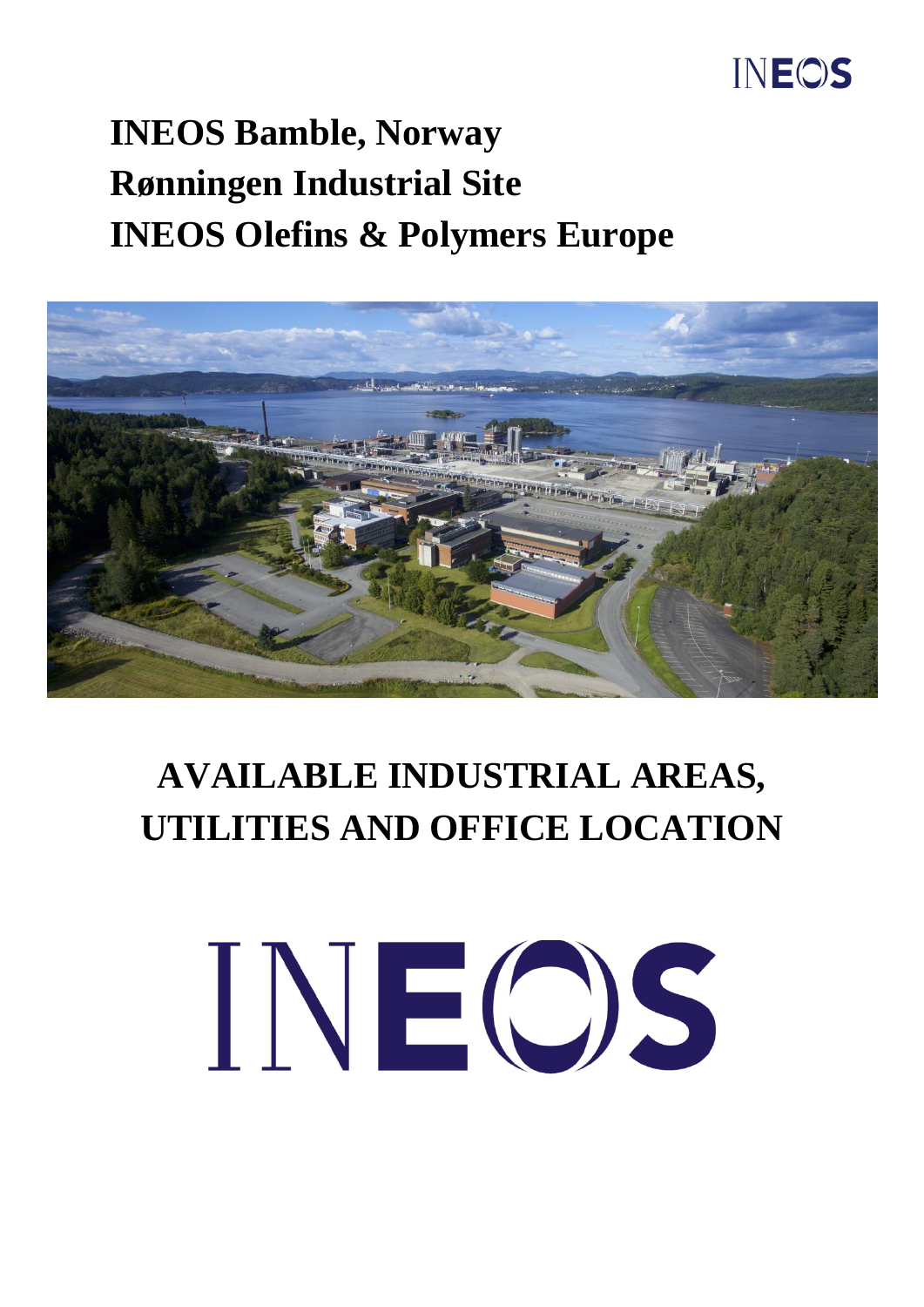### INEOS

#### **INEOS BAMBLE RØNNINGEN INDUSTRIAL SITE**



**For more information, contact:**

**INEOS Bamble AS** Terje Christensen Rønningen Industriområde Asdalstrand 291 N-3960 STATHELLE – Norway Tel.: +47 35 57 71 87 Tel.: +47 35 57 70 00 Mob.: +47 97 65 49 86

**Driving distance from Oslo Airport Gardermoen to INEOS: Approx. 220km – 2.5 hrs.**

**Driving distance from Sandefjord Airport/Torp: Approx. 80km – 50 min.**

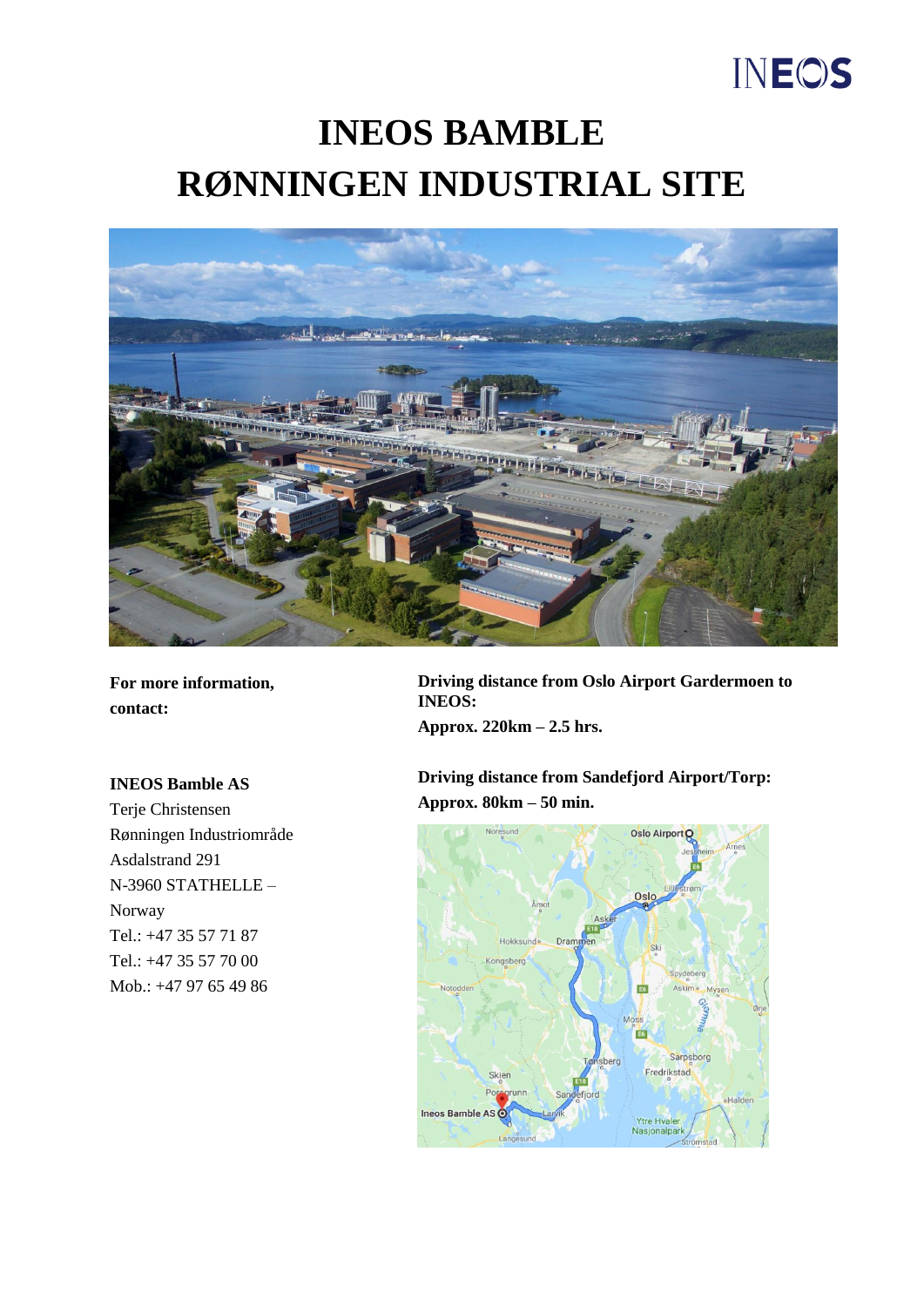

**INEOS Bamble and Rønningen Industrial Site** is located in the southern part of Norway, approximately 160 km south of Oslo, in the Bamble municipality in Telemark. This is also known as the petrochemical cluster in Norway together with neighboring companies INEOS Rafnes Industrial Site and Herøya Industrial Park in Porsgrunn.

The site was established in the mid-1970s as a petrochemical plant with three separate assets. Over the years, space at the site has opened up, leaving available space and infrastructure for alternative industrial activities.

INEOS Olefins & Polymers Europe owns the site and is part of the INEOS Group which is one of the leading chemical companies in the world.



#### **INEOS in Norway**

- **EXCELLENCE in efficiency** With excellent reliability and high utilization rates, INEOS Bamble is closely integrated with the neighboring plants and services.
- **EXCELLENCE in infrastructure** Of a total of 184 000m<sup>2</sup>, 129 000m<sup>2</sup> is available for new industry.
- **EXCELLENCE in safety** INEOS is a safe and environmentally responsible company with ongoing commitment to protect the health and safety of our employees, contractors, the communities and users of our products.
- **EXCELLENCE in people** The site has a long tradition in cooperation with local schools and universities in employing apprentices to educate students with a mix of operational and technical knowledge of our processes. Surrounding R&D Centres, Statoil Yara, INEOS, and Norner ensure a local population with long-term experience and a high level of industrial competence within process industry.